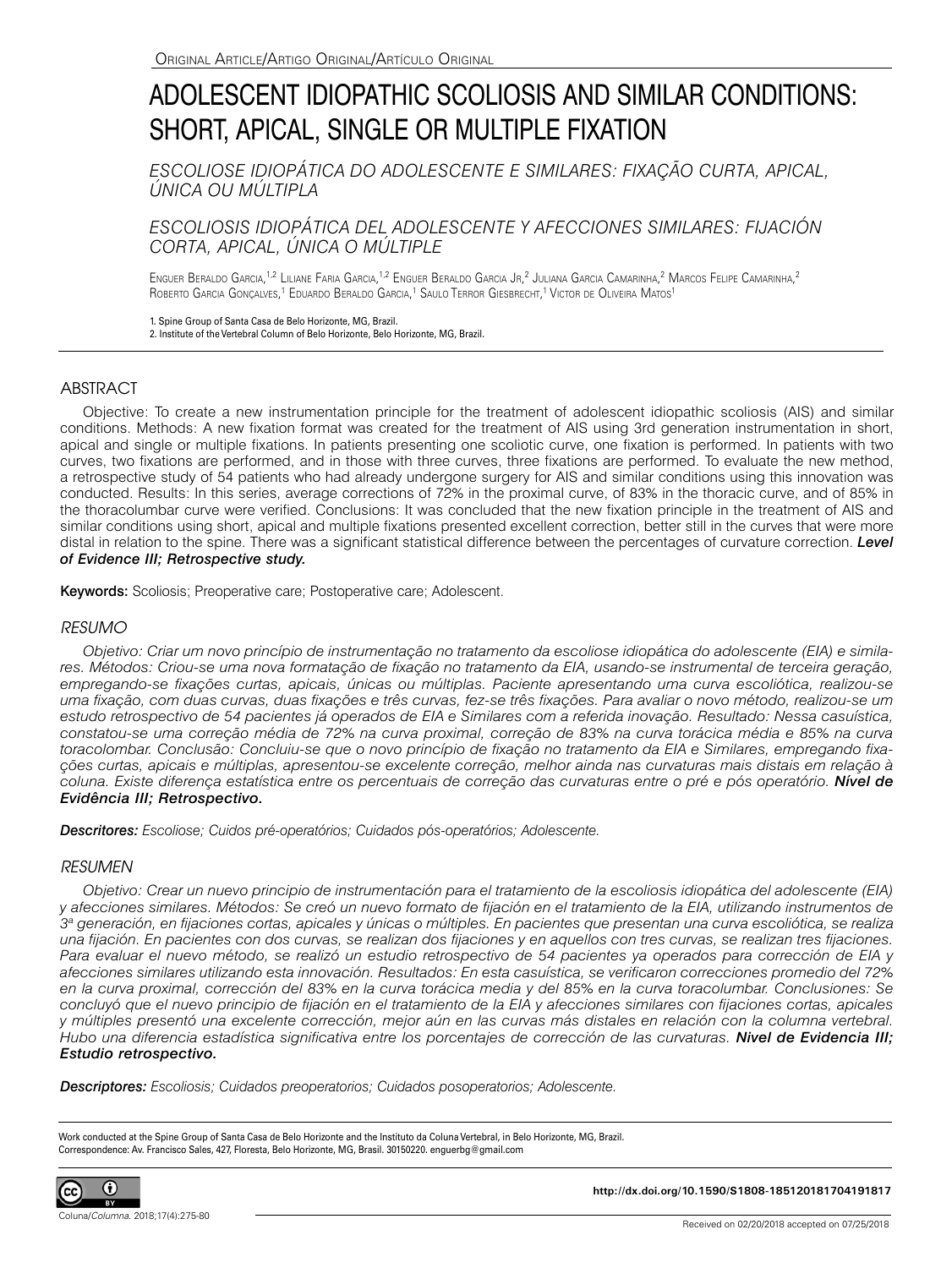# **INTRODUCTION**

Scoliosis is defined as a deviation of the spine in the coronal and horizontal planes.<sup>1</sup> Idiopathic scoliosis is the most commonly encountered spinal deviation of unknown etiology.2

The development of implants in spine surgery has enabled the surgical treatment of these deformities by means of more selective correction, such that only the vertebrae that present the most intense morphological changes are included in the area of the arthrodesis. The use of this more selective fixation and arthrodesis method permits correction of the deformity by means of shorter arthrodeses, preserving spinal segments. This treatment approach restores spinal alignment, allowing greater flexibility as compared to the classical correction techniques for this deformity.3,4

The authors of this article also created a new Three-Dimensional Classification for adolescent idiopathic scoliosis (AIS) and similar conditions. It has three components: the "quantitative factor" that divides the format of the deformity into basic types, the "locator factor" that defines the site of the principal curve, and the "sagittal factor" that shows the reality of the overall sagittal plane, from C1 to S1.<sup>5</sup>

The Cobb method measures the amplitude of the curve and calculates the angle by drawing two lines, one tangent to the upper terminal plate of the cranial vertebra and one tangent to the lower terminal plate of the caudal vertebra, from each of which a perpendicular line is drawn, and the intersection of these two lines forms the angle to be measured, making the measurement of each curve possible.<sup>6</sup>

We created a new tool called the Sacral Clavicular Angle (SCA) to measure the overall coronal plane of the spine and provide us with the real balance of this plane, an indispensable factor in the correction of scoliosis. To measure the SCA, a line is drawn parallel to the base of the sacrum and a second line is drawn from the center of and perpendicular to the first for the entire extension of the spine. A third line is drawn passing through the intersections of the superior portions of the clavicles with the second ribs, thus forming two angles, which measure 90° by 90° in non-scoliotic people. The standard established was to measure the greater angle on the side exceeding 90° with the goniometer and the SCA value was defined as the number of degrees in excess of 90°.7

The objective of this study was to present a new principle for the fixation of AIS and similar conditions, with short, apical, and multiple fixations and to evaluate the results of the correction.

#### **METHODS**

The project was submitted by the Santa Casa de Belo Horizonte on 05/17/17 and approved as CAAE 68440217.3.0000.5138. The study participants signed the Informed Consent Form.

The Spine Groups of the Instituto da Coluna Vertebral and of the Orthopedics and Traumatology Service of the Santa Casa, both located in Belo Horizonte, introduced a new instrumentation principle for the surgical treatment of AIS and similar conditions. It was established that in the case of scoliosis with one curve one fixation would be performed, with two curves two fixations would be performed, and with three curves three fixations would be performed. Accesses would be specific, trying to fix the least possible number of vertebrae and provide coronal plane balance.

The ideology of the new principle is to precisely identify the apex of the curve, considered "the soul" of the deformity, and focus the instrumentation, which should be short and apical, and may be single or multiple in cases with more than one structural curve, there.

The criteria for inclusion of vertebrae were applied to panoramic X-rays of the spine in PA with forced right and left inclination: In correction from 75 to 90%: Fix 2 apical vertebrae. Correction from 50 to 74%: Fix 2 to 3 vertebrae. Correction from 25 to 49%: Fix 4 to 5 vertebrae. Correction from 0 to 24%: Fix all extension of the curve, study the possibility of not fixing terminal vertebrae. Always considering the peculiarity of each curve, depending on the location, rotation, rigidity, extension, and skeletal maturity.

Third generation instrumentation was used combined with arthrodeses with short and apical, single or multiple transpedicle

fixations. The screws were placed in the apex of the curve. The expectation was for the least number of fixations, especially in the lumbar region. Well centered screws were used, with the thickness and length depending on the size of the pedicle. Two rods were cut to lengths in accordance with the number of curves, fixed, and the system was adjusted. See Figure 1.

Evoked potential monitoring of the spinal cord and nerve roots was used.

To test the new fixation and correction principle, a retrospective study of 54 patients with AIS and similar conditions, already operated by the authors using the referenced innovation, was conducted. The 15 most recently operated cases were excluded.

The evaluators used the medical report data and the radiological images of the patients, consisting of pre- and postoperative panoramic X-rays of the spine in PA and lateral views in the standing position.

The variables collected were sex, age, race, the  $SCA<sup>7</sup>$  measured, and using the Cobb method,<sup>6</sup> the angles of the proximal curve located from the cervical to T5, of the middle thoracic curve from T6 to T10, and the thoracolumbar curve from T11 to S1<sup>5</sup> in order to analyze and compare the corrections of the curvature between the pre-and postoperative periods.

The data obtained were submitted to biostatistical analysis. First, an exploratory analysis was conducted using frequency distribution for the demographic and clinical variables in order to characterize the patient sample.

The non-parametric Wilcoxon test was used to assess the differences between the pre- and postoperative Cobb values of the study patients.

For the comparison of the proximal (A), middle thoracic (B), and thoracolumbar (C) curves of the Three-Dimensional Classification<sup>5</sup> in terms of the percentage of reduction from the pre- to postoperative Cobb angle measurements, the ANOVA parametric test was used.

The study data were processed in the PASW version 18 statistical program. A significance level of 5% was used in all the statistical tests performed. Thus, associations were considered statistically significant when the p value was less than 0.05.<sup>8</sup>



Figure 1. Surgical treatment of AIS with short, apical, and multiple fixations. The photograph above shows a case with two scoliotic curves and two fixations. The photo below is of a patient with three curves and three fixations.

#### RESULTS

The mean age of the patients was 15.5 years with a standard deviation of 4.3 years, with a minimum age of 9 and a maximum age of 38 years. They were predominantly White (92.6%) and female (94.4%).

Table 1 shows that in the total sample the median pre-operative Cobb angle of the proximal curve was 30.0°, while the postoperative median was 9°. A comparison of these two moments yields a reduction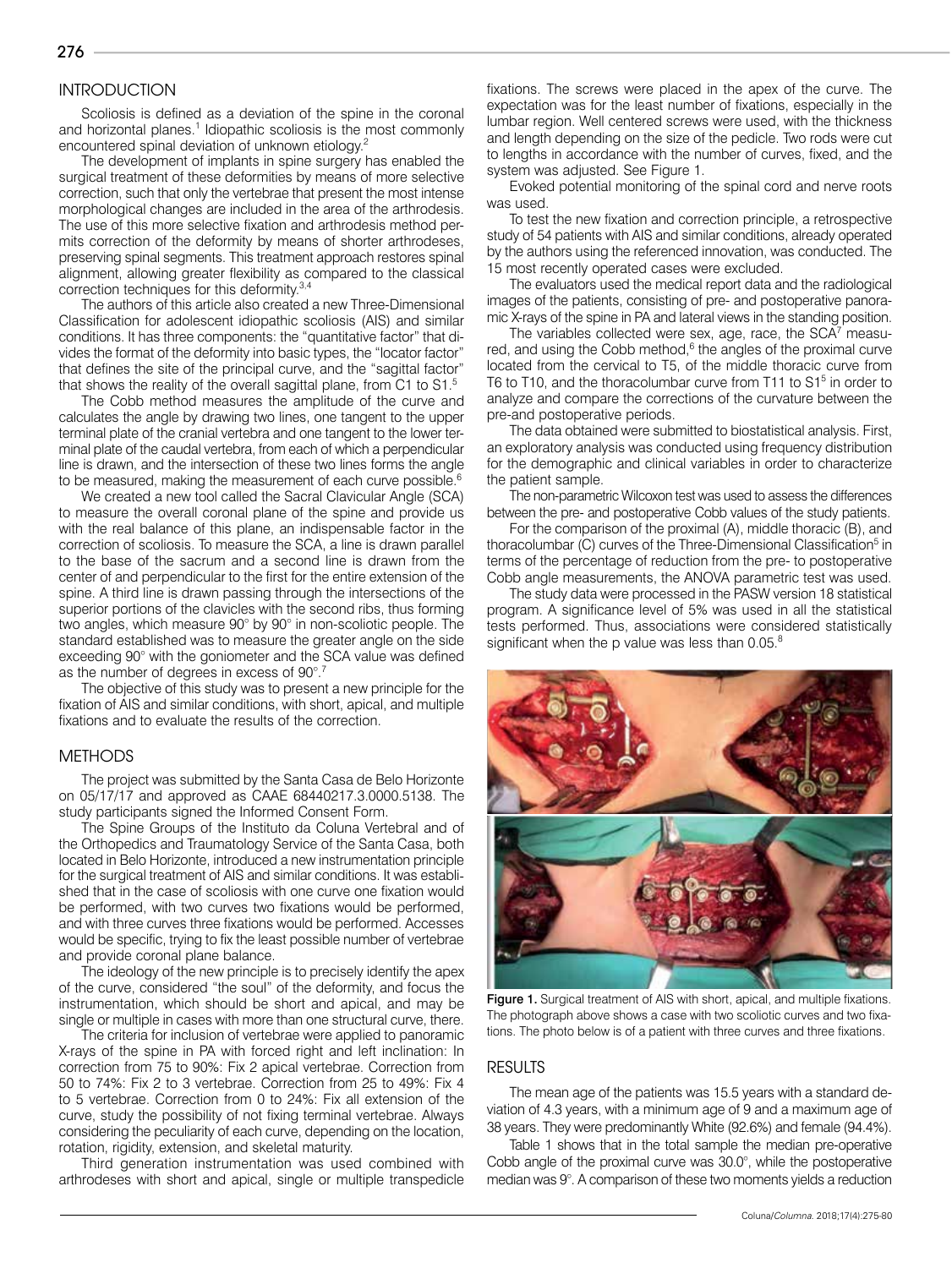of approximately 70% in the postoperative Cobb in relation to the preoperative value. This difference between the pre- and postoperative angles was confirmed as statistically significant by the statistical test.

Also, Table 1 shows a median preoperative Cobb value for the middle thoracic curve of 50.0°, while the postoperative median was 9°. Comparing these two moments, there was a reduction of approximately 82% in the postoperative Cobb angle in relation to the preoperative value. This difference between the pre- and postoperative angles was confirmed as statistically significant by the statistical test.

Continuing with Table 1, there was a large median preoperative Cobb angle of 42.0° for the thoracolumbar curve, while the postoperative angle was 5°. A comparison of these two moments yields a reduction of approximately 88% in the postoperative Cobb in relation to the preoperative value. This difference between the pre- and postoperative angles was confirmed as statistically significant by the statistical test.

According to the ANOVA results in Table 2 and Figure 2, there is a statistical difference between the percentage of reduction of the proximal, middle thoracic, and thoracolumbar curves.

By means of the confidence interval calculated in Table 3, it can be said that the middle thoracic and thoracolumbar curves had the same amount of reduction (83% and 85%, respectively). However, the proximal curve had a smaller amount of reduction of the angle (72%). Figure 2

Examples of the cases in this series, measuring the Cobb and SCA angles in the pre- and postoperative periods, and showing the degrees of correction.

#### **DISCUSSION**

The advances of new types of instrumentation in AIS have made greater corrections of deformities possible. With selective arthrodeses, in which instrumentation is only implemented in the main thoracic curve, curves classified as King Type II and Lenke 2CN<sup>8,9</sup> involve a smaller number of vertebrae in the arthrodesis, enabling greater mobility and less surgical time and risk.<sup>9-11</sup>

The goal of curve correction was achieved with the use of 3rd generation instrumentation, but in several studies the presence of decompensation of the trunk was observed after 1 year of follow-up.11-14

The patient with thoracic scoliosis has have perfect balance of the head over the pelvis without decompensation of the trunk.<sup>12</sup> However, if the same individual has a large thoracic curve, the trunk may be significantly displaced far from the midline of the pelvis, reflecting a marked decompensation in the position of the thorax over the pelvis.<sup>11,13</sup>

In almost 18 years treating AIS with short and selective fixations with 3rd generation instrumentation, trying to preserve vertebral mobility, it has been possible to observe patients with visible asymmetry of the shoulders with a certain frequency.

In agreement with the literature,<sup>15-17</sup> quality 3rd generation instrumentation truly was the differential in the treatment of AIS. However, selective instrumentation can bring imbalance to the coronal plane, mainly when we do not treat the secondary structural curves or when we interrupt the instrumentation at the apex of these curves. Secondary structural curves cause trunk imbalance, especially when the main curve is completely corrected.

This situation led us to think about solutions and we started to

Table 2. Analysis of Variance (ANOVA) for the proximal, middle thoracic, and thoracolumbar curves in relation to the percentage of angle reduction.

| Source of<br><b>Variation</b> | Degrees of<br>Freedom | Sum of<br><b>Squares</b> | Mean<br><b>Square</b> | <b>F-Value</b> | P-Value     |
|-------------------------------|-----------------------|--------------------------|-----------------------|----------------|-------------|
| Between the<br>methods        | 2                     | 2721                     | 1360.7                | 12.4           | $p<0.001**$ |
| Residual                      | 112                   | 12286                    | 109.7                 |                |             |
| Total                         | 114                   | 15007                    |                       |                |             |



Figure 2. Confidence interval of the percentage of reduction of the proximal, middle thoracic, and thoracolumbar curves.

| <b>Table 3.</b> Confidence interval of the percentage of angle reduction for the |  |  |  |  |
|----------------------------------------------------------------------------------|--|--|--|--|
| proximal, middle thoracic, and thoracolumbar curves.                             |  |  |  |  |

| Curve           | N  | Mean $(%)$ | S.D. (%) | CI 95%     |          |
|-----------------|----|------------|----------|------------|----------|
| Proximal        | 25 | -72 71     | 13.53    | $(-76.86)$ | $-68.56$ |
| Middle thoracic | 46 | $-83.43$   | 9.06     | $(-86.49)$ | $-80.37$ |
| Thoracolumbar   | 44 | $-85.28$   | 9.88     | $(-88.41)$ | $-82.15$ |

aim towards the execution of short, apical, and multiple fixations, but since we had no support from the literature, we always gave up on the project.

Only at the beginning of 2014 did we finally operate for the first time on a patient with three curves, performing three approaches with three fixations, with excellent results today after 54 months of follow-up.

We believe that with the creation of the Third Generation Instrumental, with the diversity of force to be applied, depending on the positioning of the transpedicular screws in the column, its application to the column also needs a new formatting, being what we did.

The ideology of the new principle for the treatment of AIS and similar conditions is to precisely identify the apex of the curve, considered "the soul" of the deformity. Panoramic radiographs in PA with forced right and left inclination are of fundamental importance in defining the apex and the vertebrae to be included.

The fixation, which should be short, is focused on the apex and there may be multiples in cases with more than one structural curve. The peculiarities of each curve must be taken into account, including location, rotation, rigidity, extension, and skeletal maturity.

Table 1. Frequency distribution of the 54 patients by preoperative and postoperative periods.

| <b>Clinical Variable</b> |                                   |    | <b>Descriptive Measurements</b> |       |       |        |            | P-value     |  |
|--------------------------|-----------------------------------|----|---------------------------------|-------|-------|--------|------------|-------------|--|
|                          | Group                             | n  | Mean                            | S.D.  | P25   | Median | <b>P75</b> |             |  |
| $Cobb$ ( $°)$            | Pre-op proximal curve (°)         | 25 | 30.60                           | 9.60  | 24.00 | 30.00  | 39.50      | $p<0.001**$ |  |
|                          | Post-op proximal curve (°)        | 25 | 7.80                            | 3.50  | 5.50  | 9.00   | 10.00      |             |  |
| $Cobb$ $(°)$             | Pre-op middle thoracic curve (°)  | 47 | 50.96                           | 14.33 | 41.00 | 50.00  | 58.00      | $p<0.001**$ |  |
|                          | Post-op middle thoracic curve (°) | 47 | 9.09                            | 7.76  | 5.00  | 9.00   | 11.00      |             |  |
| $Cobb$ $(°)$             | Pre-op thoracolumbar curve (°)    | 44 | 44.48                           | 9.30  | 40.00 | 42.00  | 48.75      | p<0.001**   |  |
|                          | Post-op thoracolumbar curve (°)   | 44 | 6.36                            | 4.31  | 3.00  | 5.00   | 9.00       |             |  |

The probabilities of significance (p-values) refer to the Wilcoxon test. Curve (C).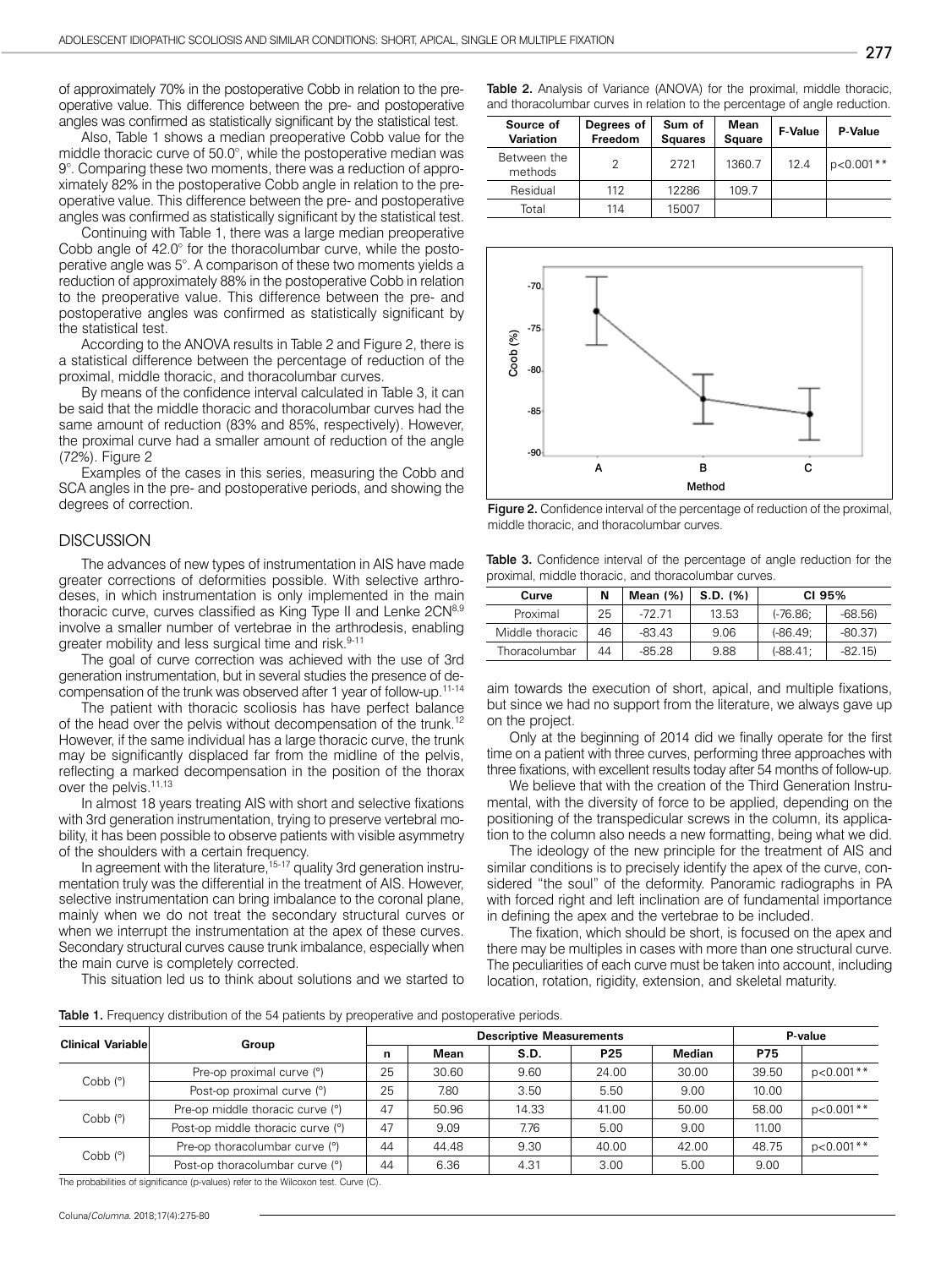In fixations of only two vertebrae, the four screws should be long, thick, and well positioned in the pedicle and the vertebral body, seeking the highest possible degree of stability, especially in the lumbar region where the spine is generally more mobile. Therefore, the preservation of the supra and infraspinous ligaments and the implant of the transverse device seem to be fundamental.

In this case series there was a mean correction in the proximal curve of 72%, in the thoracic curve of 83%, and in the thoracolumbar curve of 85%. (Figures 3 to 9) These corrections are similar to those reported in traditional fixations, however, the traditional method does not have the advantages mentioned above.

Of the 54 cases of AIS and similar conditions treated, five were older than 17 years of age. All responded well to the new principle of instrumentation. The average follow-up of the case series was 16.5 months.

The authors live a learning curve, now with 88 cases operated with short, apical and multiple fixations, which has been solidifying and to which they have added experience with approaches to one 9-year old patient and another who was 38 years of age. We believe that a longer follow-up is essential.

We emphasize that in cases of severe scoliosis above 90 ° and severe and rigid kyphosis, multiple fixation should not be indicated.

Considering kyphoscoliosis, the kyphotic component with some mobility, in the growth phase, with Risser from one to two, can be corrected previously with the Milwaukee vest and later the multiple fixation is applied to correct scoliosis.



Figure 3. Patient with AIS, 13 years of age, female, presenting two scoliotic curves submitted to two short and apical fixations. On the upper left is the preoperative radiography with the Cobb angle and SCA measurements. On the upper right, the image shows the angle reductions. On the lower left, is a photo of the patient prior to surgery and on the lower right, after correction. Note the balance of the shoulders.



Figure 4. Patient, 13 years of age, female, with AIS with 2 curves submitted to two short, apical fixations. On the left, the preoperative radiograph shows the measurements of the Cobb angle and SCA. The center X-ray shows the reductions of the angles. On the right, a photo following surgery.



Figure 5. Patient, 13 years of age, female, with AIS presenting 2 curves submitted to two short, apical fixations. The upper left is a radiograph showing the measurements of the Cobb angle and SCA and on the upper right, the reductions of the angles can be seen. On the lower left is a preoperative photograph of the patient and on the right, following correction. Note the balance of the trunk.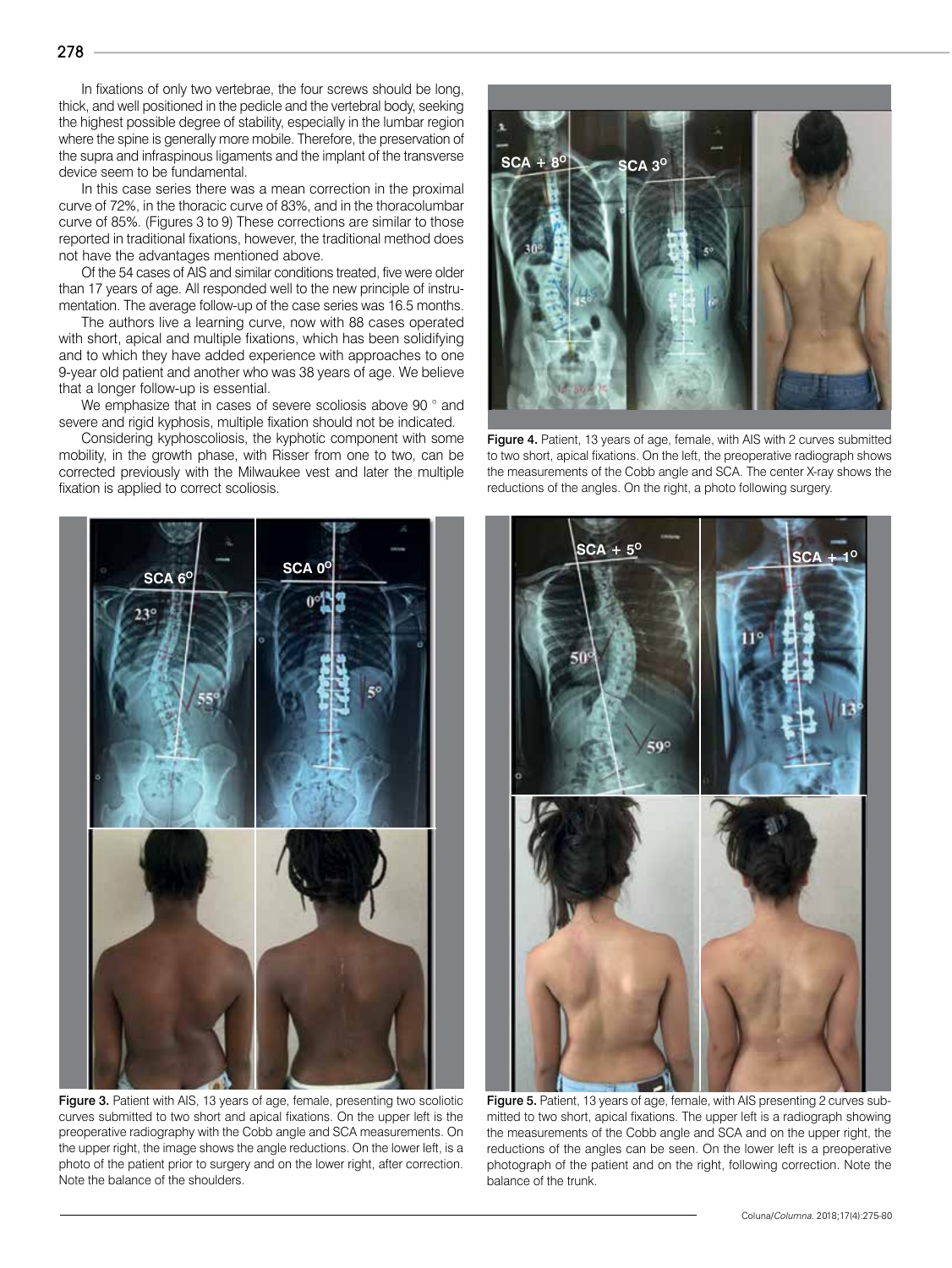

**Figure 6.** Patient, 14 years old, male, with a severe case of evolutive AIS with the trunk imbalanced to the right, an SCA of +9°, presenting 3 curves, submitted<br>to short, apical and multiple fixations. On the upper left, in the angles. On the lower left, a preoperative photo of the patient and on the right of the results of the correction.



Figure 7. Patient, 13 years of age, female, with AIS with 3 curves affecting the entire extension of the thoracolumbar spine, submitted to short, apical and multiple fixations. On the upper left the X-ray with the Cobb angle and SCA measurements can be seen. The upper right image shows the angle reductions. On the lower left is the preoperative photograph and on the right the results of the correction are shown.



Figure 8. Patient, 13 years of age, female, with AIS with 3 curves affecting the entire extension of the thoracolumbar spine, submitted to short, apical and multiple fixations. On the upper left the X-ray with the Cobb angle and SCA measurements can be seen. The upper right image shows the angle reductions. On the lower left is the preoperative photograph and on the right the results of the correction are shown.